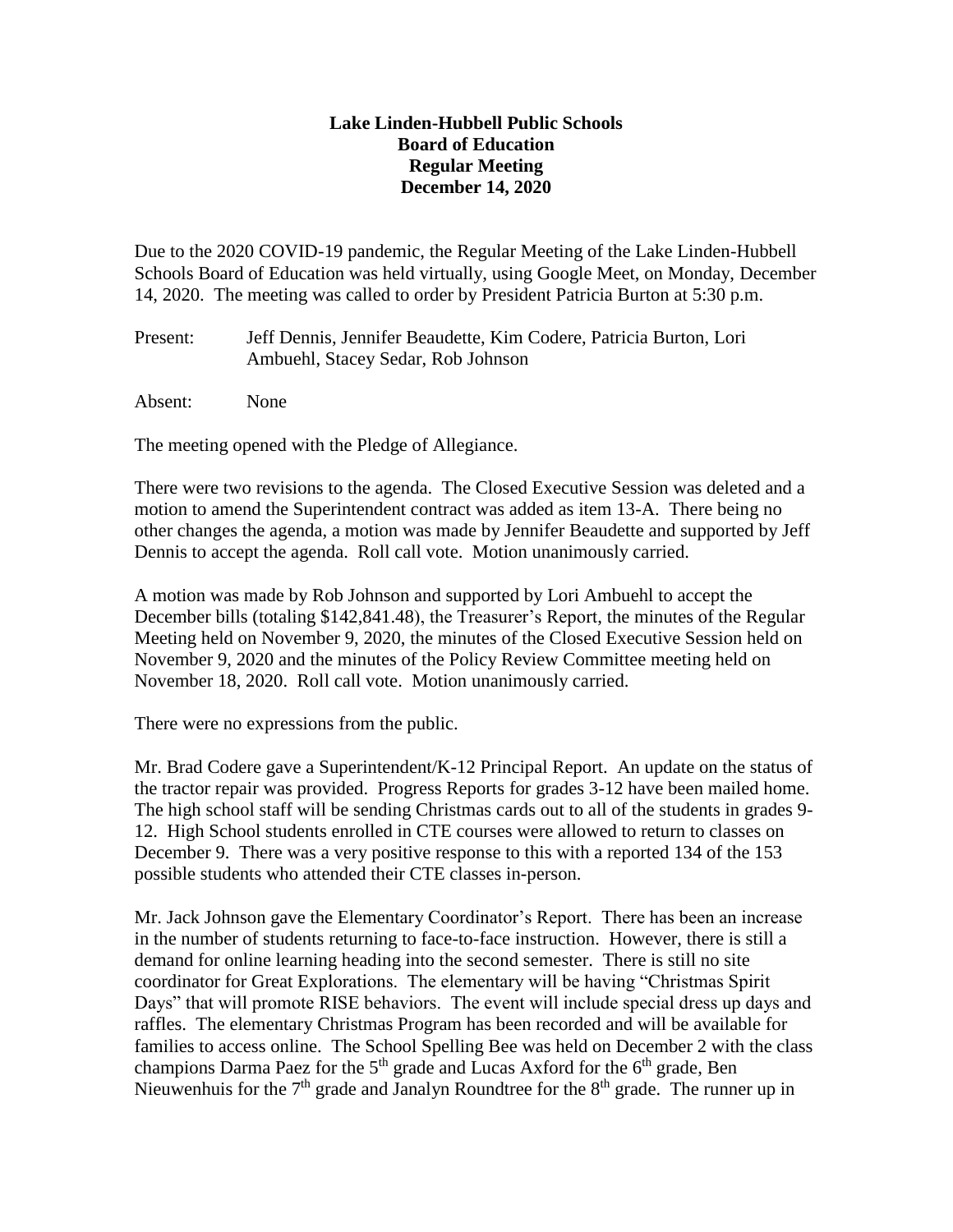each grade was Carter Kenrick in  $5<sup>th</sup>$ , Abigail Reese in  $6<sup>th</sup>$ , Isaac Johnson in  $7<sup>th</sup>$  and Peyton Kenny in 8<sup>th</sup>. The District Spelling Bee with Dollar Bay-Tamarack City Schools was held on December 9 and was also broadcast on Facebook. Top winners from LLHS were Carter Kendrick,  $5<sup>th</sup>$  grade runner up; Lucas Axford,  $6<sup>th</sup>$  grade champion; Abigail Reese,  $6<sup>th</sup>$  grade runner up; Ben Nieuwenhuis, 7<sup>th</sup> grade runner up; Peyton Kenny, 8<sup>th</sup> grade champion and Janalyn Roundtree, 8<sup>th</sup> grade runner up.

Mr. Jack Kumpula gave an Athletic Director's Report.

Mr. Brad Fortin gave a Maintenance Report.

Mr. Chris Koskiniemi gave a Transportation Report.

Jennifer Beaudette gave a report on the Board of Education Policy Review Committee meeting that was held on November 18, 2020.

A motion was made by Lori Ambuehl and supported by Rob Johnson to recognize Kim Codere for her years of service on the Lake Linden-Hubbell Board of Education. Roll call vote. Motion unanimously carried.

A motion was made by Jennifer Beaudette and supported by Jeff Dennis to recognize student athletes for honors earned during the 2020 Volleyball and Football seasons. Roll call vote. Motion unanimously carried.

A motion was made by Lori Ambuehl and supported by Jennifer Beaudette to approve the reconfirmation of the Lake Linden-Hubbell Public Schools Extended COVID-19 Learning Plan. Roll call vote. Motion unanimously carried.

A motion was made by Kim Codere and supported by Stacey Sedar to approve the District audit report for the District accounts/funds as submitted by Sturos, CPA, P.C. for the fiscal year ended June 30, 2020. Roll call vote. Motion unanimously carried.

A motion was made by Lori Ambuehl and supported by Jennifer Beaudette to approve the new/revised NEOLA policies as presented: 2266, 4362.01, 5610, 5611, 7440, 7420F. Roll call vote. Motion unanimously carried.

A motion was made by Jennifer Beaudette and supported by Kim Codere to approve the Michigan Occupational Safety and Health Administration (MIOSHA) "In-Person Work by Position/Employee Group Audit" as presented. Roll call vote. Motion unanimously carried.

A motion was made by Jeff Dennis and supported by Rob Johnson to amend the Superintendent contract. The Board approved an annual salary of \$92,000.00 and revised the amount of the monthly cash in lieu of insurance stipend to \$800.00 to begin January 1, 2021. Roll call vote. Motion unanimously carried.